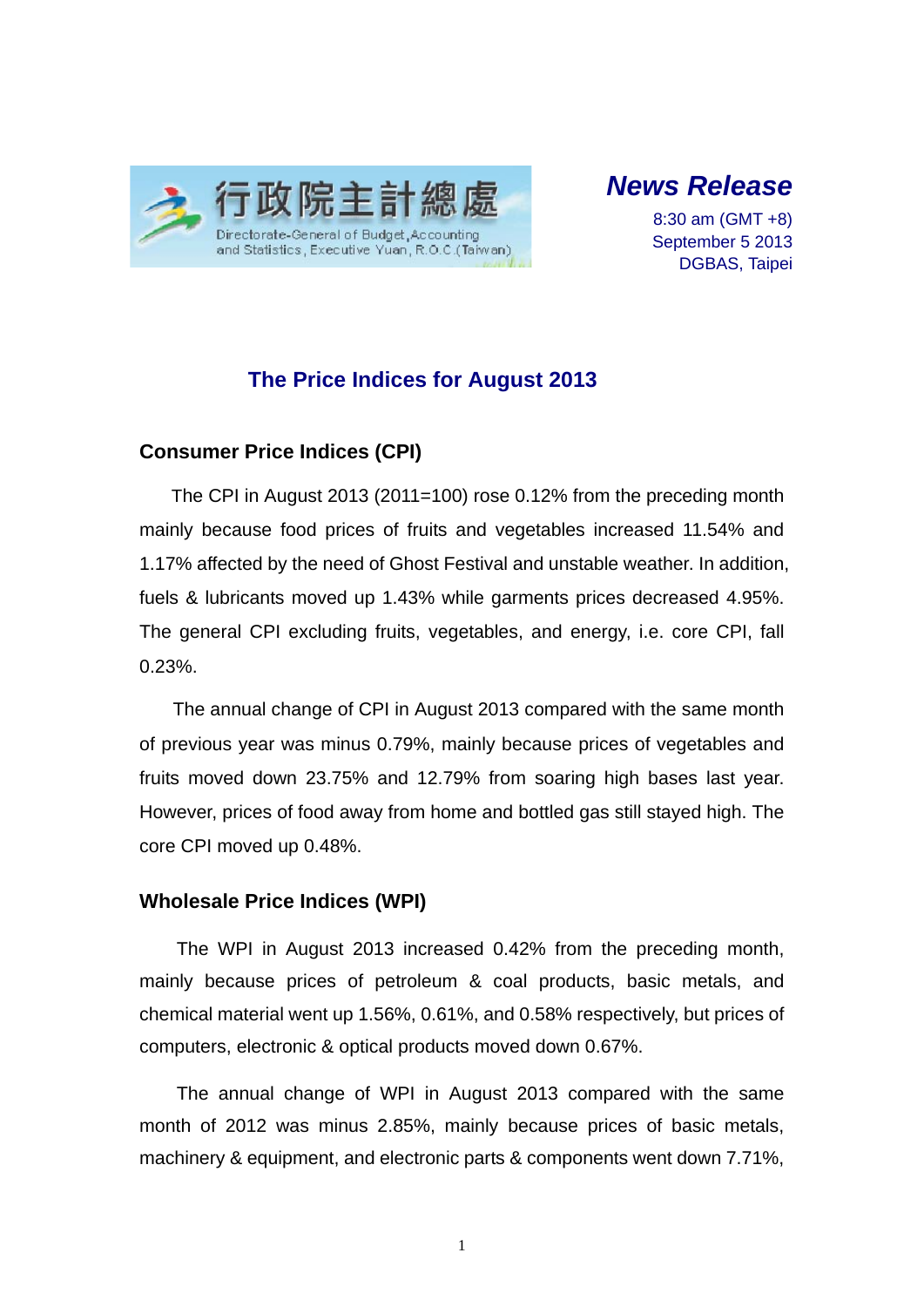5.59% and 1.98% orderly, while prices of chemical materials advanced 0.85%. The WPI for domestic sales excluding imports decreased 1.79%, import price index moved down 4.73% and export price index declined 2.03%.



#### **Statistical Tables**

Table1 The Changes of Consumer Price Indices Table2 The Changes of Wholesale Price Indices Table3 The Changes of Import Price Indices Table4 The Changes of Export Price Indices

#### **For Further Information:**

*Statistics Database:* http://eng.stat.gov.tw/ *DGBAS* news releases on the Internet: http://eng.dgbas.gov.tw/ *Tel:* +886-2-23803449; *Fax:* +886-2-23803465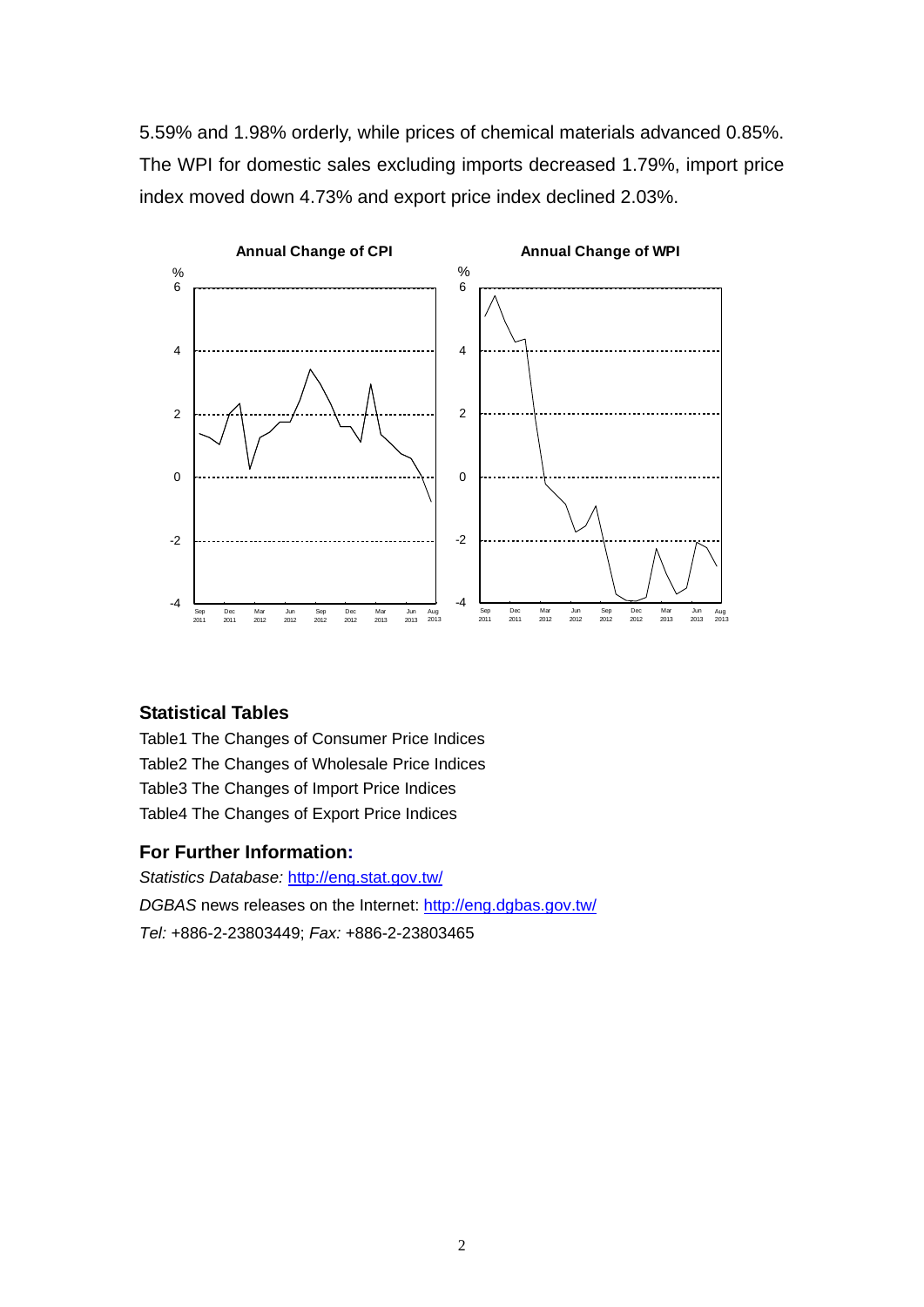## Table 1 The Changes of Consumer Price Indices

Aug. 2013

| Groups                                                                                 | Weight<br>$(\%0)$ | Index of<br>Aug. 2013<br>$(2011=100)$ | Compared<br>with<br>Previous<br>Month<br>(% ) | Compared<br>with the<br>Same Month<br>of Previous<br>Year $(\%)$ | The First Eight<br>Months of 2013<br>Compared with<br>the Same Period<br>of Previous Year<br>(%) |
|----------------------------------------------------------------------------------------|-------------------|---------------------------------------|-----------------------------------------------|------------------------------------------------------------------|--------------------------------------------------------------------------------------------------|
| General Index                                                                          | 1,000.00          | 102.71                                | 0.12                                          | $-0.79$                                                          | 0.87                                                                                             |
| The Basic Group                                                                        |                   |                                       |                                               |                                                                  |                                                                                                  |
| 1. Food                                                                                | 251.94            | 105.08                                | 0.81                                          | $-3.39$                                                          | 0.72                                                                                             |
| Meat                                                                                   | 19.96             | 101.48                                | 0.64                                          | 4.23                                                             | 3.99                                                                                             |
| Eggs                                                                                   | 1.94              | 100.34                                | 6.20                                          | $-8.67$                                                          | $-2.73$                                                                                          |
| Fish & Seafood                                                                         | 15.57             | 108.08                                | 1.18                                          | 2.61                                                             | 1.47                                                                                             |
| Vegetables                                                                             | 19.69             | 131.05                                | 1.17                                          | $-23.75$                                                         | $-5.07$                                                                                          |
| Fruits                                                                                 | 22.58             | 98.08                                 | 11.54                                         | $-12.79$                                                         | $-1.95$                                                                                          |
| 2. Clothing                                                                            | 37.68             | 96.32                                 | $-3.92$                                       | 0.02                                                             | 0.97                                                                                             |
| Garments<br>3. Housing                                                                 | 29.43<br>271.35   | 95.05<br>102.77                       | $-4.95$<br>0.06                               | 0.15<br>0.60                                                     | 1.44<br>1.02                                                                                     |
|                                                                                        |                   |                                       |                                               |                                                                  |                                                                                                  |
| <b>Residential Rent</b>                                                                | 182.23            | 101.36                                | 0.08                                          | 0.61                                                             | 0.72                                                                                             |
| Water, Electricity & Gas Supply                                                        | 36.99             | 111.56                                | 0.15                                          | 1.21                                                             | 2.90                                                                                             |
| 4. Transportation & Communication                                                      | 153.36            | 100.74                                | 0.48                                          | $-0.53$                                                          | 1.11                                                                                             |
| Fuels & Lubricants                                                                     | 35.24             | 109.36                                | 1.43<br>$-0.42$                               | $-0.69$                                                          | 4.12                                                                                             |
| <b>Transportation Fees</b>                                                             | 22.38<br>34.91    | 100.99<br>91.32                       | $-0.14$                                       | 0.50<br>$-0.48$                                                  | 0.54                                                                                             |
| <b>Communication Fees</b><br>5. Health                                                 | 49.24             | 102.24                                | 0.03                                          | 1.27                                                             | 0.56<br>1.42                                                                                     |
| Medical Care Services                                                                  | 33.59             | 101.84                                | 0.08                                          | 0.87                                                             | 1.23                                                                                             |
| 6. Education & Entertainment                                                           | 168.44            | 101.82                                | $-0.37$                                       | 0.03                                                             | 0.44                                                                                             |
| <b>Educational Expenses</b>                                                            | 97.20             | 99.55                                 | $-0.17$                                       | $-0.20$                                                          | 0.06                                                                                             |
| <b>Entertainment Expenses</b>                                                          | 71.24             | 104.94                                | $-0.63$                                       | 0.23                                                             | 0.89                                                                                             |
| 7. Miscellaneous                                                                       | 67.99             | 102.28                                | 0.26                                          | 0.50                                                             | 0.52                                                                                             |
| Tobacco & Betel Nuts                                                                   | 11.54             | 107.63                                | 0.71                                          | 3.70                                                             | 3.64                                                                                             |
| Services For Nursery & Nursing Care <sup>1</sup>                                       | 6.73              | 94.61                                 | 0.00                                          | 1.06                                                             | $-2.53$                                                                                          |
| <b>Commodity and Service Groups</b>                                                    |                   |                                       |                                               |                                                                  |                                                                                                  |
| 1. Commodity                                                                           | 425.11            | 103.91                                | 0.38                                          | $-2.43$                                                          | 0.76                                                                                             |
| Non-durable Consumer Goods                                                             | 280.71            | 106.58                                | 0.99                                          | $-2.73$                                                          | 1.28                                                                                             |
| Semi-durable Consumer Goods                                                            | 62.74             | 98.00                                 | $-2.33$                                       | 0.11                                                             | 0.76                                                                                             |
| Durable Consumer Goods                                                                 | 81.65             | 97.48                                 | 0.23                                          | $-1.77$                                                          | $-1.62$                                                                                          |
| 2. Service                                                                             | 574.89            | 101.64                                | $-0.08$                                       | 0.54                                                             | 0.85                                                                                             |
| Food Away From Home                                                                    | 98.99             | 103.73                                | $-0.15$                                       | 0.87                                                             | 1.77                                                                                             |
| <b>Housing Service</b>                                                                 | 199.51            | 101.22                                | 0.07                                          | 0.58                                                             | 0.64                                                                                             |
| Transportation & Communication Service                                                 | 83.75             | 96.76                                 | $-0.18$                                       | $-0.41$                                                          | 0.20                                                                                             |
| <b>Medical Care Service</b><br>Education & Entertainment Service                       | 33.59<br>128.35   | 101.84<br>103.85                      | 0.08<br>$-0.34$                               | 0.87<br>0.93                                                     | 1.23<br>1.21                                                                                     |
| Frequency of Purchase Group                                                            |                   |                                       |                                               |                                                                  |                                                                                                  |
| Items to buy about once a month                                                        | 250.57            | 104.60                                | 0.62                                          | $-1.34$                                                          | 1.73                                                                                             |
| Items to buy about once every three months                                             | 158.61            | 104.82                                | 0.71                                          | $-3.28$                                                          | 0.18                                                                                             |
| Items to buy about once every six months                                               | 102.36            | 101.43                                | $-1.26$                                       | 0.61                                                             | 2.06                                                                                             |
| Items to buy about once a year                                                         | 118.47            | 101.45                                | $-0.04$                                       | 0.45                                                             | 0.67                                                                                             |
| Items to buy infrequently                                                              | 208.20            | 100.86                                | $-0.20$                                       | $-0.33$                                                          | $-0.21$                                                                                          |
| Other Special Group                                                                    |                   |                                       |                                               |                                                                  |                                                                                                  |
| General Index Excluding Fruits & Vegetables                                            | 957.74            | 102.14                                | $-0.15$                                       | 0.45                                                             | 1.06                                                                                             |
| General Index Excluding Fruits, Vegetables &                                           | 890.26            | 101.43                                | $-0.23$                                       | 0.48                                                             | 0.84                                                                                             |
| Energy                                                                                 |                   |                                       |                                               |                                                                  |                                                                                                  |
| General Index Excluding Imputed Rent                                                   | 838.21            | 102.96                                | 0.12                                          | $-1.04$                                                          | 0.90                                                                                             |
|                                                                                        |                   |                                       |                                               |                                                                  |                                                                                                  |
| Households in Different Disposable Income Groups<br>Lowest 20% Disposable Income Group | 1,000.00          | 103.11                                | 0.19                                          | $-0.86$                                                          | 0.93                                                                                             |
| Middle 60% Disposable Income Group                                                     | 1,000.00          | 102.81                                | 0.13                                          | $-0.81$                                                          | 0.92                                                                                             |
| Highest 20% Disposable Income Group                                                    | 1,000.00          | 102.64                                | 0.03                                          | $-0.57$                                                          | 0.95                                                                                             |

Note: 1.includes nannies, housecleaning expenses and services paid for keeping household running efficiently.

 2.All data are subject to revision 3 months after original publication due to late reports and corrections by respondents.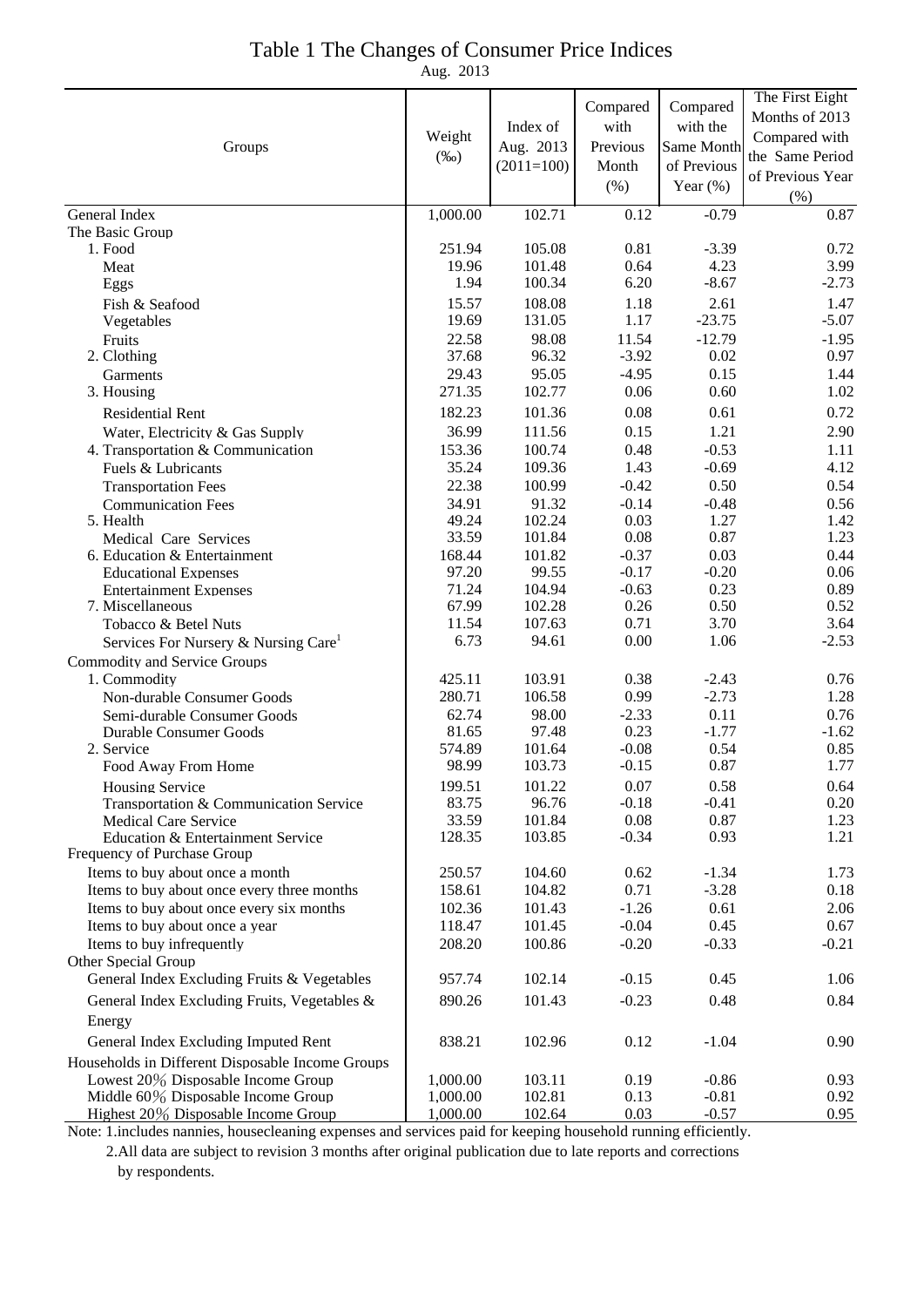#### Table 2 The Changes of Wholesale Price Indices

Aug. 2013

|                                                  |         |              |               | Compared      | The First Eight  |
|--------------------------------------------------|---------|--------------|---------------|---------------|------------------|
| Groups                                           |         | Index of     | Compared      | with the Same | Months of 2013   |
|                                                  |         | Aug. 2013    | with Previous | Month of      | Compared with    |
|                                                  | $(\%0)$ | $(2011=100)$ | Month         | Previous Year | the Same Period  |
|                                                  |         |              | (% )          | (% )          | of Previous Year |
|                                                  |         |              |               |               | (% )             |
| General Index                                    | 1000.00 | 96.43        | 0.42          | $-2.85$       | $-2.95$          |
| <b>Domestic Sales Excluding Imports</b>          | 298.00  | 98.46        | 0.59          | $-1.79$       | $-1.09$          |
| Imports                                          | 334.08  | 94.36        | 0.77          | $-4.73$       | $-5.13$          |
| Exports                                          | 367.92  | 96.49        | $-0.04$       | $-2.03$       | $-2.64$          |
| <b>Basic Group</b>                               |         |              |               |               |                  |
| 1. Agriculture, Forestry, Fishing & Animal       |         |              |               |               |                  |
| <b>Husbandry Products</b>                        | 28.46   | 95.17        | 1.24          | $-9.71$       | $-8.03$          |
| (1) Farm Products                                | 15.22   | 94.45        | 1.64          | $-16.07$      | $-8.42$          |
| (2) Poultry & Livestock Products                 | 6.96    | 97.71        | 0.58          | $-0.01$       | 3.26             |
| (3) Forest Products                              | 0.33    | 101.55       | 0.03          | 3.43          | 8.27             |
| (4) Fishery Products                             | 5.95    | 94.44        | 1.14          | $-5.28$       | $-15.53$         |
| 2. Quarrying & Minerals Products                 | 68.10   | 97.14        | 2.05          | $-4.44$       | $-6.13$          |
| (1) Crude Petroleum & Natural Gas                | 48.99   | 102.67       | 2.73          | $-2.21$       | $-4.34$          |
| (2) Quarrying Products & Other Mineral Products  | 19.10   | 80.97        | $-0.01$       | $-11.75$      | $-12.38$         |
| 3. Manufacturing Products                        | 876.63  | 95.80        | 0.28          | $-2.45$       | $-2.77$          |
| $(1)$ Foods                                      | 23.64   | 101.50       | 0.13          | $-0.84$       | 1.01             |
| (2) Beverages                                    | 5.11    | 104.10       | 0.16          | 0.16          | 1.27             |
| (3) Tobaccos                                     | 2.24    | 111.29       | 0.00          | 2.27          | 3.29             |
| (4) Textile Products                             | 18.30   | 97.94        | 0.24          | $-0.21$       | $-1.51$          |
| (5) Wearing Apparel & Clothing Accessories       | 3.47    | 106.68       | 0.21          | 0.25          | 1.15             |
| (6) Leather, Fur & Related Products              | 3.83    | 108.78       | 0.12          | 3.16          | 3.18             |
| (7) Wood & Bamboo Products                       | 1.79    | 106.04       | 0.02          | 4.08          | 4.64             |
| (8) Pulp, Paper, Paper Products & Printed Matter | 13.84   | 93.96        | $-0.02$       | $-0.90$       | $-2.17$          |
| (9) Petroleum & Coal Products                    | 63.88   | 103.62       | 1.56          | $-1.42$       | $-1.17$          |
| (10)Chemical Material                            | 117.65  | 92.05        | 0.58          | 0.85          | $-1.34$          |
| (11) Chemical Products & Medical Goods           | 28.96   | 93.60        | 0.32          | $-5.22$       | $-5.13$          |
| (12) Rubber & Plastic Products                   | 23.42   | 97.57        | $-0.06$       | $-2.99$       | $-2.42$          |
| (13) Non-metallic Mineral Products               | 19.84   | 89.94        | 0.78          | $-8.39$       | $-8.76$          |
| (14) Basic Metals                                | 80.93   | 81.90        | 0.61          | $-7.71$       | $-8.24$          |
| (15) Fabricated Metal Products                   | 39.13   | 94.50        | $-0.01$       | $-1.59$       | $-2.17$          |
| (16) Electronic Parts & Components               | 227.68  | 98.70        | 0.01          | $-1.98$       | $-1.91$          |
| (17) Computer, Electronic & Optical Products     | 67.69   | 96.79        | $-0.67$       | $-4.04$       | $-4.05$          |
| (18) Electrical Equipment                        | 27.16   | 96.24        | 0.05          | $-2.56$       | $-2.00$          |
| $(19)$ Machinery & Equipment                     | 60.18   | 96.97        | 0.51          | $-5.59$       | $-4.95$          |
| (20) Transport Equipment & Parts                 | 36.02   | 100.76       | 0.23          | $-0.98$       | $-0.91$          |
| (21) Furniture & Fixtures                        | 3.96    | 103.25       | 0.02          | 0.14          | $-0.25$          |
| (22) Miscellaneous Products                      | 7.95    | 105.59       | $-0.03$       | 3.66          | 2.56             |
| 4. Water Supply, Electricity & Gas               | 26.82   | 115.76       | 0.10          | 0.84          | 7.48             |
| By Stage of Processing                           |         |              |               |               |                  |
| 1. Crude Materials                               | 87.80   | 95.19        | 1.41          | $-2.02$       | $-3.84$          |
| 2. Intermediate Materials                        | 396.99  | 95.91        | 0.52          | $-3.10$       | $-2.64$          |
| 3. Finished Goods                                | 147.31  | 99.80        | 0.69          | $-4.42$       | $-3.08$          |
| (1) Capital Equipment                            | 45.19   | 95.15        | 0.66          | $-6.99$       | $-6.48$          |
| (2) Consumer Goods                               | 102.13  | 102.36       | 0.70          | $-3.16$       | $-1.24$          |
| Special Groups                                   |         |              |               |               |                  |
| <b>Domestic Sales</b>                            | 632.08  | 96.31        | 0.68          | $-3.31$       | $-3.20$          |
| <b>Domestic Products</b>                         | 665.92  | 97.56        | 0.26          | $-1.83$       | $-1.77$          |
| Non-Heavy Chemical Industrial Products           | 157.57  | 98.00        | 0.12          | $-1.34$       | $-1.54$          |
| Heavy Chemical Industrial Products               | 719.06  | 95.11        | 0.32          | $-2.71$       | $-3.12$          |

Note: All data are subject to revision 3 months after original publication due to late reports and corrections by respondents.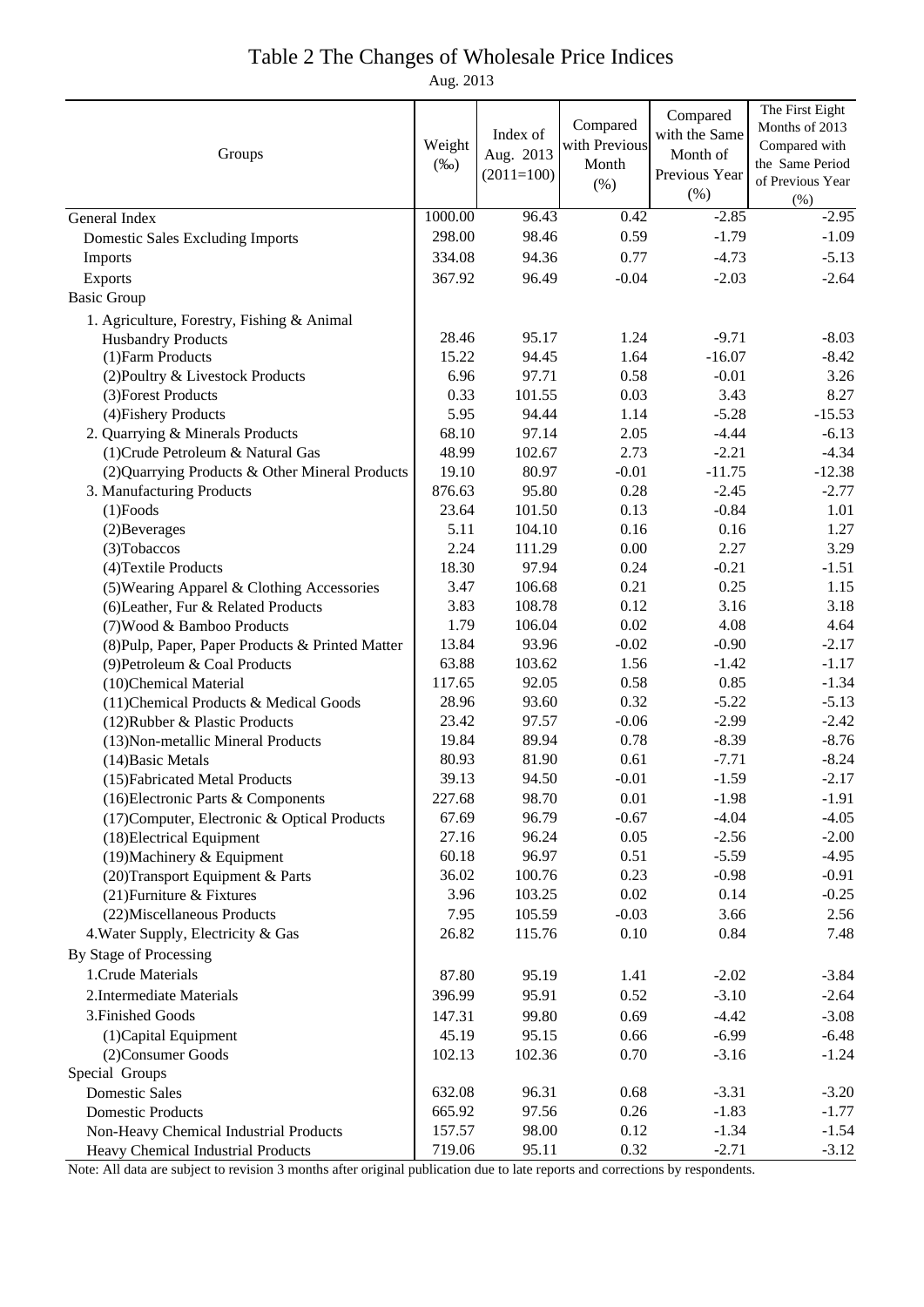## Table 3 The Changes of Import Price Indices

Aug. 2013

|               | Groups                                                                                  | Weight<br>$(\%0)$ | Index of<br>Aug. 2013<br>$(2011=100)$ | Compared<br>with Previous<br>Month<br>(% ) | Compared with<br>the Same Month<br>of Previous Year<br>(% ) | The First Eight<br>Months of 2013<br>Compared with the<br>Same Period of<br>Previous Year (%) |
|---------------|-----------------------------------------------------------------------------------------|-------------------|---------------------------------------|--------------------------------------------|-------------------------------------------------------------|-----------------------------------------------------------------------------------------------|
|               | Basic Group (on N.T.D. Basis)                                                           |                   |                                       |                                            |                                                             |                                                                                               |
| General Index |                                                                                         | 1000.00           | 94.36                                 | 0.77                                       | $-4.73$                                                     | $-5.13$                                                                                       |
| Sec. 1        | <b>Animal Products</b>                                                                  | 8.61              | 106.09                                | $-1.06$                                    | 10.44                                                       | 6.61                                                                                          |
| Sec. 2        | Vegetable Products                                                                      | 18.11             | 95.47                                 | $-4.58$                                    | $-14.15$                                                    | 1.22                                                                                          |
| Sec. 4        | Prepared Foodstuffs, Beverages, Spirits & Tobacco                                       | 14.68             | 104.21                                | $-0.03$                                    | $-0.57$                                                     | 1.32                                                                                          |
| Sec. 5        | <b>Mineral Products</b>                                                                 | 251.08            | 96.67                                 | 2.37                                       | $-4.45$                                                     | $-6.47$                                                                                       |
| Sec. 6        | Products of The Chemical or Allied Industries                                           | 125.25            | 93.59                                 | 0.38                                       | $-2.28$                                                     | $-3.02$                                                                                       |
| Sec. 7        | Plastics & Articles Thereof; Rubber & Articles Thereof                                  | 36.74             | 87.10                                 | $-0.08$                                    | $-7.78$                                                     | $-7.91$                                                                                       |
| Sec. 8        | Leather & Articles Thereof                                                              | 4.12              | 107.71                                | $-1.07$                                    | 3.19                                                        | 4.22                                                                                          |
| Sec. 9        | Wood & Articles of Wood                                                                 | 5.15              | 105.89                                | 0.05                                       | 4.02                                                        | 5.88                                                                                          |
|               | Sec. 10 Woodpulp, Paper & Articles Thereof                                              | 10.59             | 90.96                                 | 0.39                                       | 1.20                                                        | $-3.36$                                                                                       |
|               | Sec. 11 Textiles & Textile Articles                                                     | 13.17             | 85.08                                 | 0.14                                       | $-1.69$                                                     | $-7.01$                                                                                       |
|               | Sec. 13 Stone Materials, Glass & Glassware                                              | 13.33             | 74.63                                 | 1.47                                       | $-19.53$                                                    | $-20.42$                                                                                      |
|               | Sec. 15 Base Metals & Articles of Base Metal                                            | 99.49             | 82.02                                 | 0.82                                       | $-7.28$                                                     | $-7.82$                                                                                       |
|               | Sec. 16 Machinery, Electrical Equipment, TV Image & Sound Recorders,                    | 326.36            | 97.45                                 | 0.31                                       | $-5.16$                                                     | $-4.43$                                                                                       |
|               | Etc<br>Sec. 17 Transportation Equipment                                                 | 23.03             | 100.36                                | 0.58                                       | $-2.07$                                                     | $-1.91$                                                                                       |
|               | Sec. 18 Optical, Measuring, Medical Instruments, Musical Instruments &                  | 41.48             | 99.03                                 | 0.41                                       | $-2.40$                                                     | $-3.32$                                                                                       |
|               | Parts Thereof<br>Sec. 20 Miscellaneous Manufactured Articles                            | 5.31              | 98.27                                 | 0.33                                       | $-4.48$                                                     | $-4.44$                                                                                       |
|               | Basic Group (on U.S.D. Basis)                                                           |                   |                                       |                                            |                                                             |                                                                                               |
| General Index |                                                                                         | 1000.00           | 92.55                                 | 0.80                                       | $-4.73$                                                     | $-5.12$                                                                                       |
| Sec. 1        | <b>Animal Products</b>                                                                  | 8.61              | 104.09                                | $-1.04$                                    | 10.44                                                       | 6.57                                                                                          |
| Sec. 2        | Vegetable Products                                                                      | 18.11             | 93.61                                 | $-4.54$                                    | $-14.15$                                                    | 1.25                                                                                          |
| Sec. 4        | Prepared Foodstuffs, Beverages, Spirits & Tobacco                                       | 14.68             | 102.21                                | 0.00                                       | $-0.57$                                                     | 1.33                                                                                          |
| Sec. $5$      | <b>Mineral Products</b>                                                                 | 251.08            | 94.83                                 | 2.41                                       | $-4.44$                                                     | $-6.48$                                                                                       |
|               | Sec. 6 Products of The Chemical or Allied Industries                                    | 125.25            | 91.79                                 | 0.40                                       | $-2.28$                                                     | $-3.03$                                                                                       |
| Sec. 7        | Plastics & Articles Thereof; Rubber & Articles Thereof                                  | 36.74             | 85.41                                 | $-0.05$                                    | $-7.77$                                                     | $-7.93$                                                                                       |
| Sec. 8        | Leather & Articles Thereof                                                              | 4.12              | 105.65                                | $-1.04$                                    | 3.19                                                        | 4.20                                                                                          |
| Sec. $9$      | Wood & Articles of Wood                                                                 | 5.15              | 103.83                                | 0.08                                       | 4.01                                                        | 5.86                                                                                          |
|               | Sec. 10 Woodpulp, Paper & Articles Thereof                                              | 10.59             | 89.17                                 | 0.42                                       | 1.20                                                        | $-3.37$                                                                                       |
|               | Sec. 11 Textiles & Textile Articles                                                     | 13.17             | 83.42                                 | 0.17                                       | $-1.69$                                                     | $-7.02$                                                                                       |
|               | Sec. 13 Stone Materials, Glass & Glassware                                              | 13.33             | 73.15                                 | 1.50                                       | $-19.53$                                                    | $-20.41$                                                                                      |
|               | Sec. 15 Base Metals & Articles of Base Metal                                            | 99.49             | 80.39                                 | 0.84                                       | $-7.29$                                                     | $-7.82$                                                                                       |
|               | Sec. 16 Machinery, Electrical Equipment, TV Image & Sound Recorders,<br>Etc             | 326.36            | 95.61                                 | 0.35                                       | $-5.15$                                                     | $-4.42$                                                                                       |
|               | Sec. 17 Transportation Equipment                                                        | 23.03             | 98.46                                 | 0.61                                       | $-2.07$                                                     | $-1.90$                                                                                       |
|               | Sec. 18 Optical, Measuring, Medical Instruments, Musical Instruments &<br>Parts Thereof | 41.48             | 97.13                                 | 0.42                                       | $-2.40$                                                     | $-3.33$                                                                                       |
|               | Sec. 20 Miscellaneous Manufactured Articles                                             | 5.31              | 96.41                                 | 0.36                                       | $-4.48$                                                     | $-4.44$                                                                                       |

 2.Definition scope of the basic group into section and chapter is correspondent with Harmonized System(HS). Note: 1.All data are subject to revision 3 months after original publication due to late reports and corrections by respondents.

Nevertheless, their names are simplified generally.